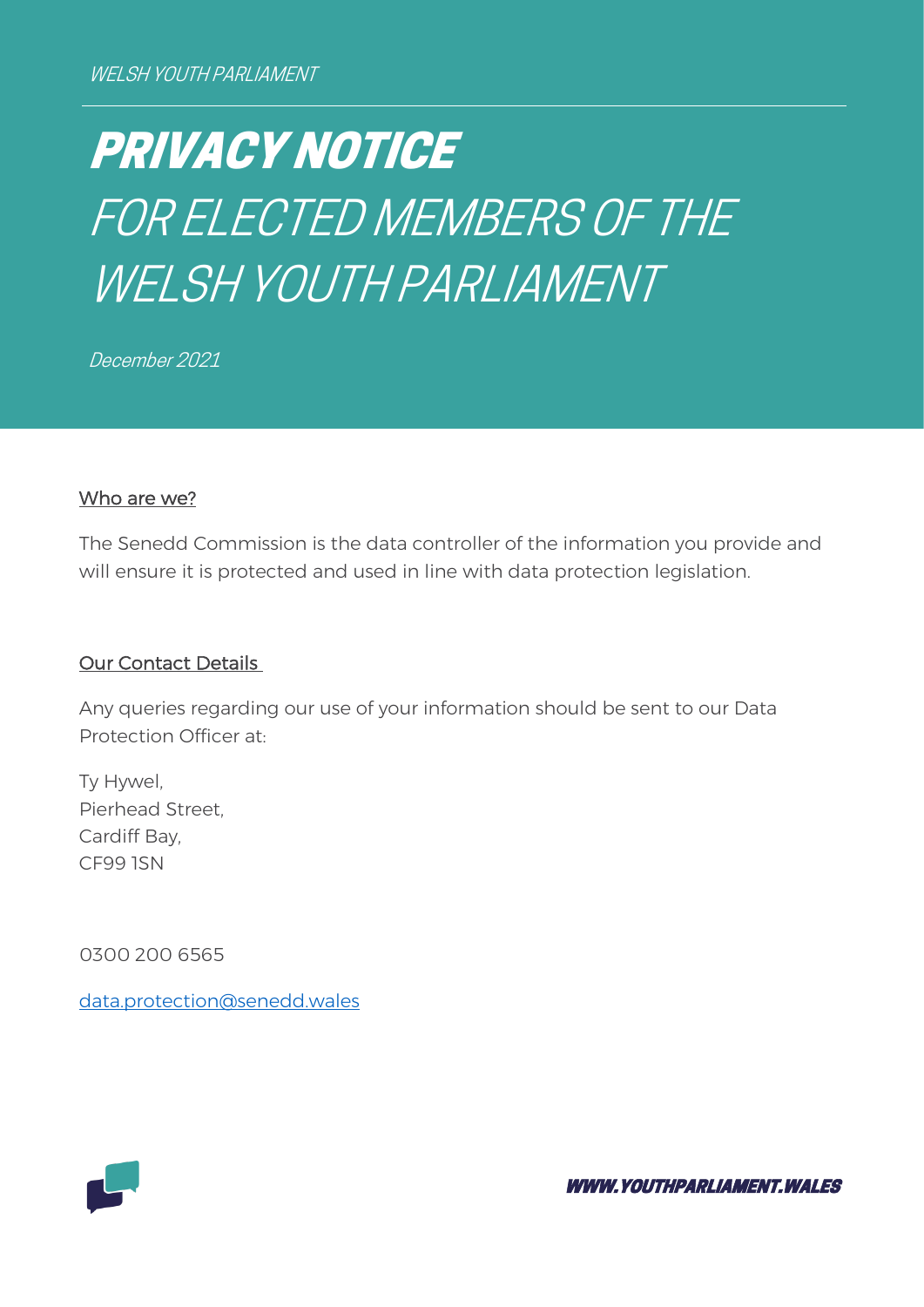# **CONTENTS**

|    | 1. HOW DO WE INFORM YOU ABOUT HOW WE USE YOUR INFORMATION?3  |
|----|--------------------------------------------------------------|
| 2. |                                                              |
|    | 3. WHAT INFORMATION ARE WE COLLECTING ABOUT YOU?  6          |
|    | 4. WILL THE INFORMATION BE SHARED WITH ANY THIRD PARTIES, OR |
|    | 12                                                           |
|    |                                                              |
| 6. | <i>OUR LEGAL BASIS FOR USING YOUR INFORMATION 14</i>         |
|    |                                                              |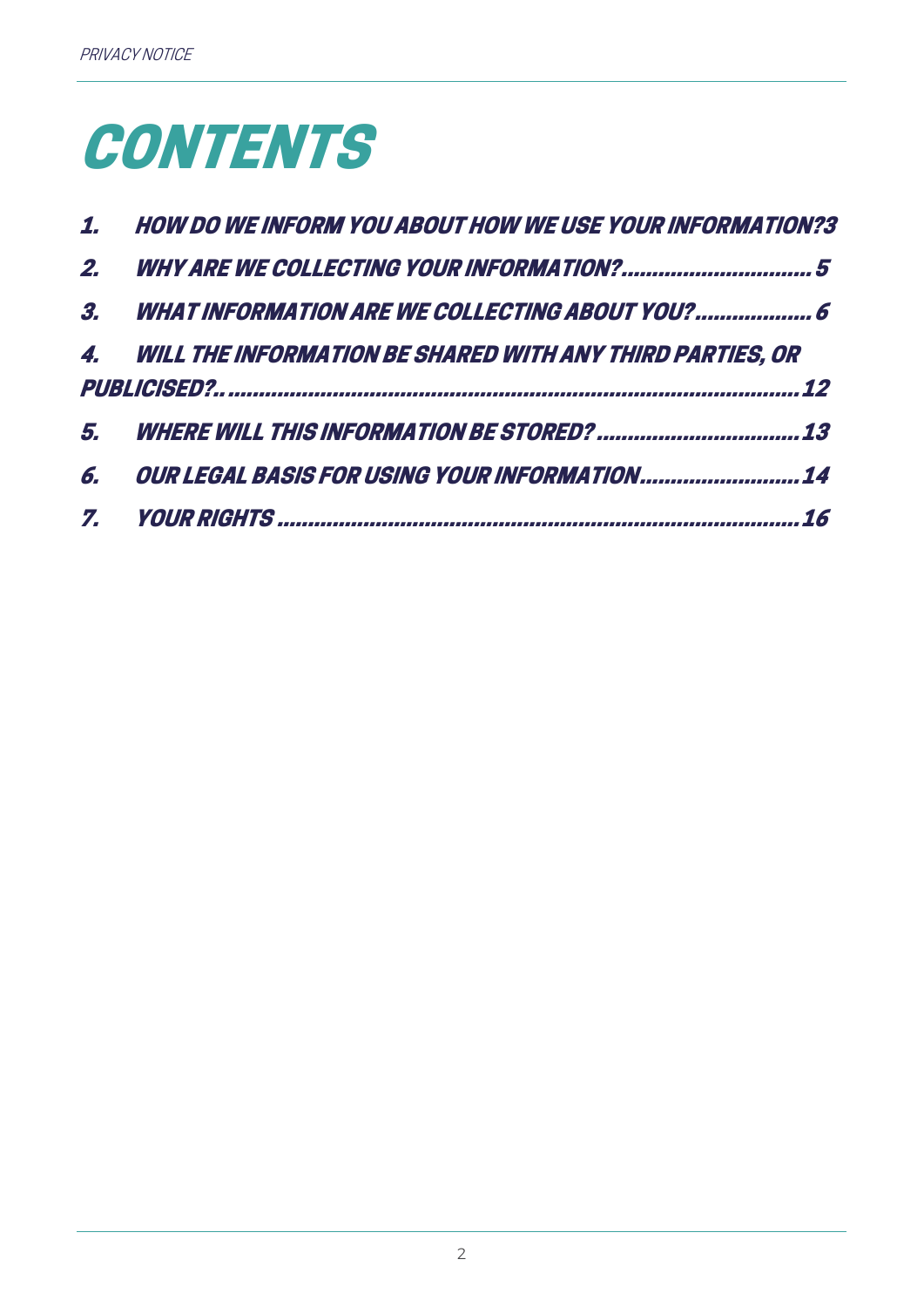## <span id="page-2-0"></span>1.HOW DO WE INFORM YOU ABOUT HOW WE USE YOUR INFORMATION?

This notice sets out how personal information is collected and used by the Senedd Commission (Commission) in relation to the Welsh Youth Parliament (WYP), and in particular its Members (WYPMs).

In this notice, we or us refers to the Commission. The Commission is responsible for your personal information. You or your refers to WYPMs and / or those who support them, such as a WYPM's youth worker.

There is a separate [WYP Privacy Notice](https://www.youthparliament.wales/privacy) which provides details about how the Commission and WYPMs will process the personal information of individuals who come into contact with the WYP, either through the Commission or through individual WYPMs. That privacy notice reflects WYPMs' roles as joint controllers alongside the Commission.

This notice has a different focus. As a WYPM, there are some ways in which we will use your information that is unique to your role as part of the WYP. This privacy notice specifically outlines the ways in which your information will be processed in order that we can organise, support and administer the WYP. That processing will not apply to the public who engage with the WYP.

The WYP Privacy Notice provides details that will be relevant to WYPMs too, depending on how WYPMs engage with the Commission. So, to find out how we will process your personal information in the following circumstances, please refer to the WYP Privacy Notice:

- **•** Participating in WYP elections;
- Subscribing to our newsletters;
- Completing our surveys:
- **Engaging with us on social media;**
- Use of our website:
- Use of online forums: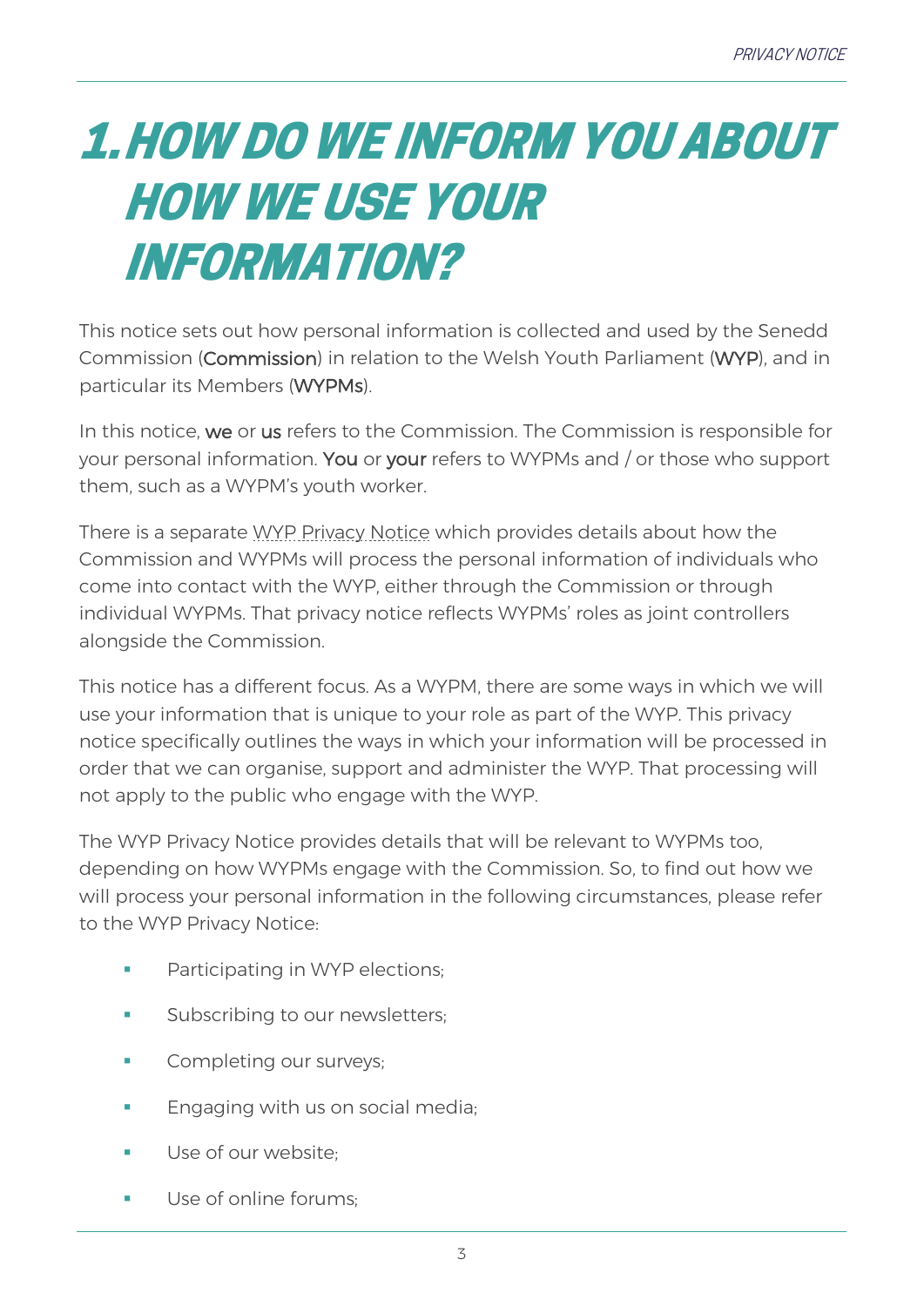**Taking part in WYP events and focus groups.** 

There may also be times where we are required to create a bespoke privacy notice, or provide additional privacy information that supplements this privacy notice. Where that is the case, we will make it clear to you which information applies in those circumstances prior to processing your personal information for that purpose.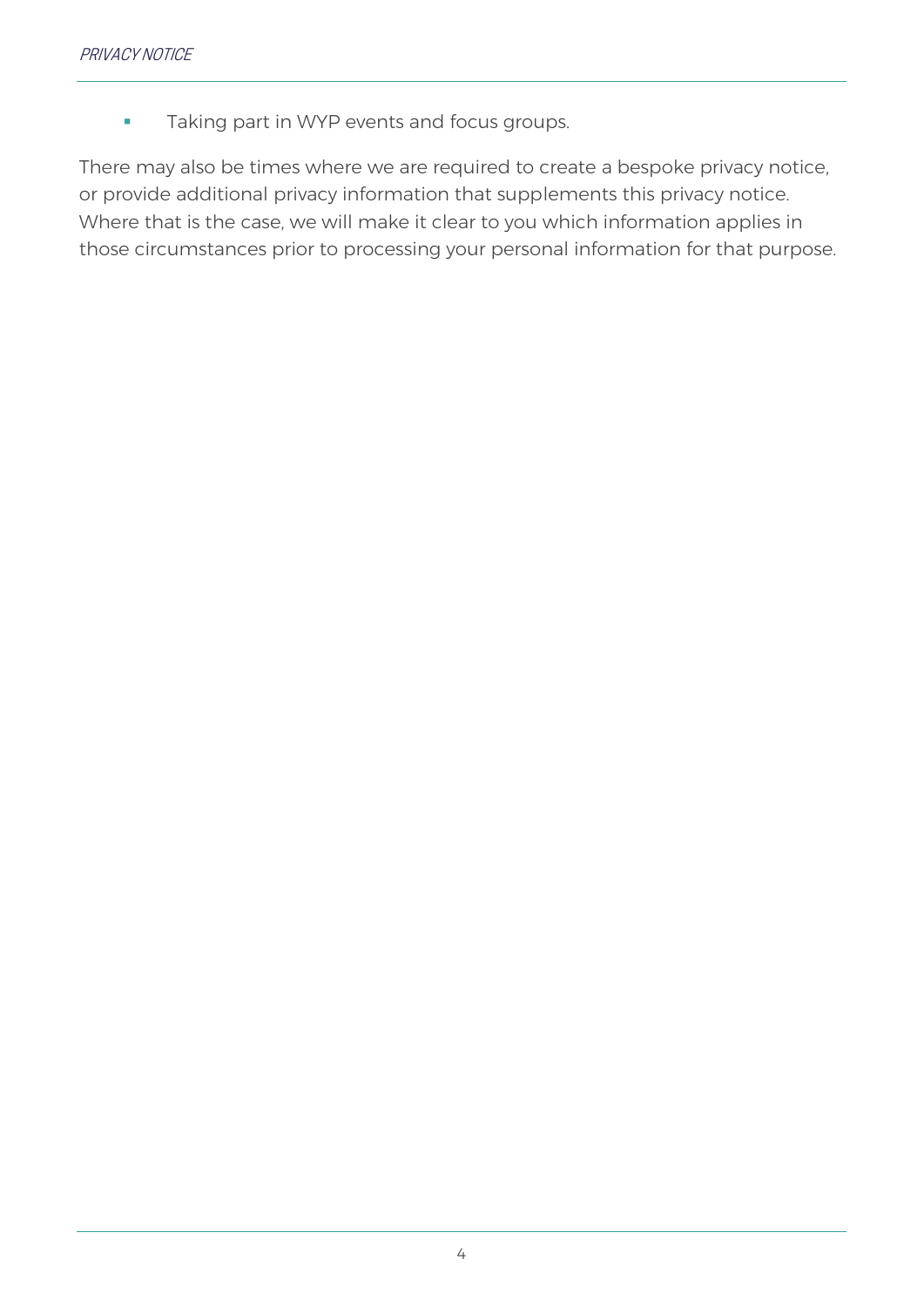## <span id="page-4-0"></span>2.WHY ARE WE COLLECTING YOUR INFORMATION?

We collect this information in order to:

- **EXECT** Support the Commission's efforts in demonstrating the work that we do to promote the work of the WYP and/or the Senedd and to engage with the people of Wales;
- Ensure that WYP activities are carried out in a way which is as accessible as possible to WYPMs and those who wish to get involved in the WYP's work;
- Safeguard WYPMs and those who wish to take part in the WYP's work;
- **•** Provide the general administration needed for the WYP to operate efficiently.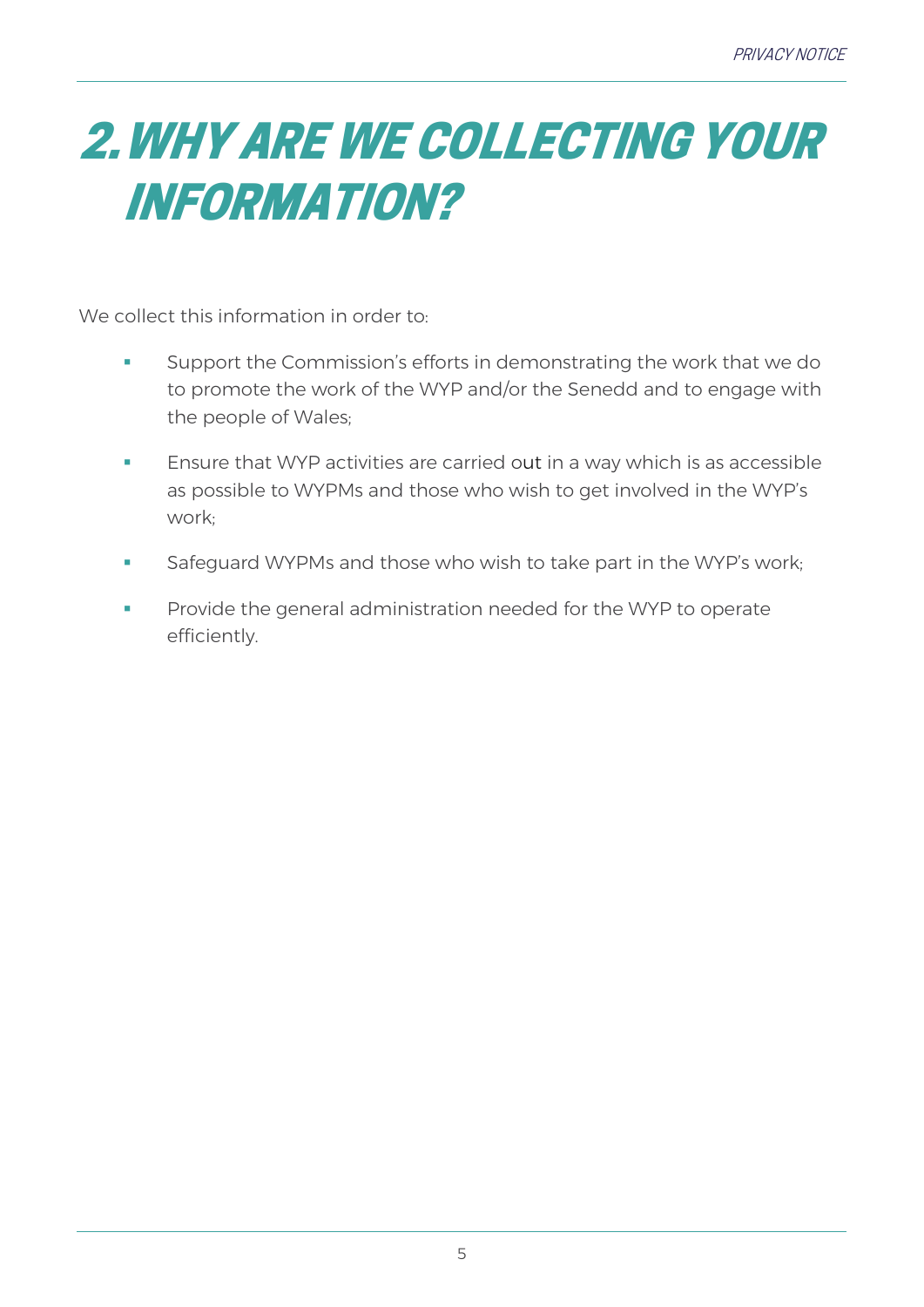### <span id="page-5-0"></span>3.WHAT INFORMATION ARE WE COLLECTING ABOUT YOU?

Please read this notice carefully to understand how we will use your personal information as a WYPM. If you have any questions or queries in relation to this notice, please contact the Commission's Data Protection Officer.

Please note that this notice only applies to the collection and use of personal information by the Commission. Our website contains links to the websites of our partner organisations, who may use your personal information for their own purposes. Please see the privacy policy of the relevant organisation to understand how they will use your information.

#### PARTICIPATION IN WYP ACTIVITIES AND GENERAL ADMINISTRATION

As part of our work, we may collect personal information about you in a variety of different scenarios. The information we may collect and use includes:

- **Your name, address and contact details:**
- **The contact details of any relevant persons in any partner organisation;**
- **Your emergency contact details;**
- **•** Your gender assigned at birth, gender identity and date of birth;
- Your medical and health information:
- Information about health and safety concerns, well-being, needs or wishes;
- Any other personal information you share with us about your lifestyle or social circumstances;
- Any further information you provide to help us facilitate any particular measures or assistance you may require;
- Permission for you to take part in WYP activities;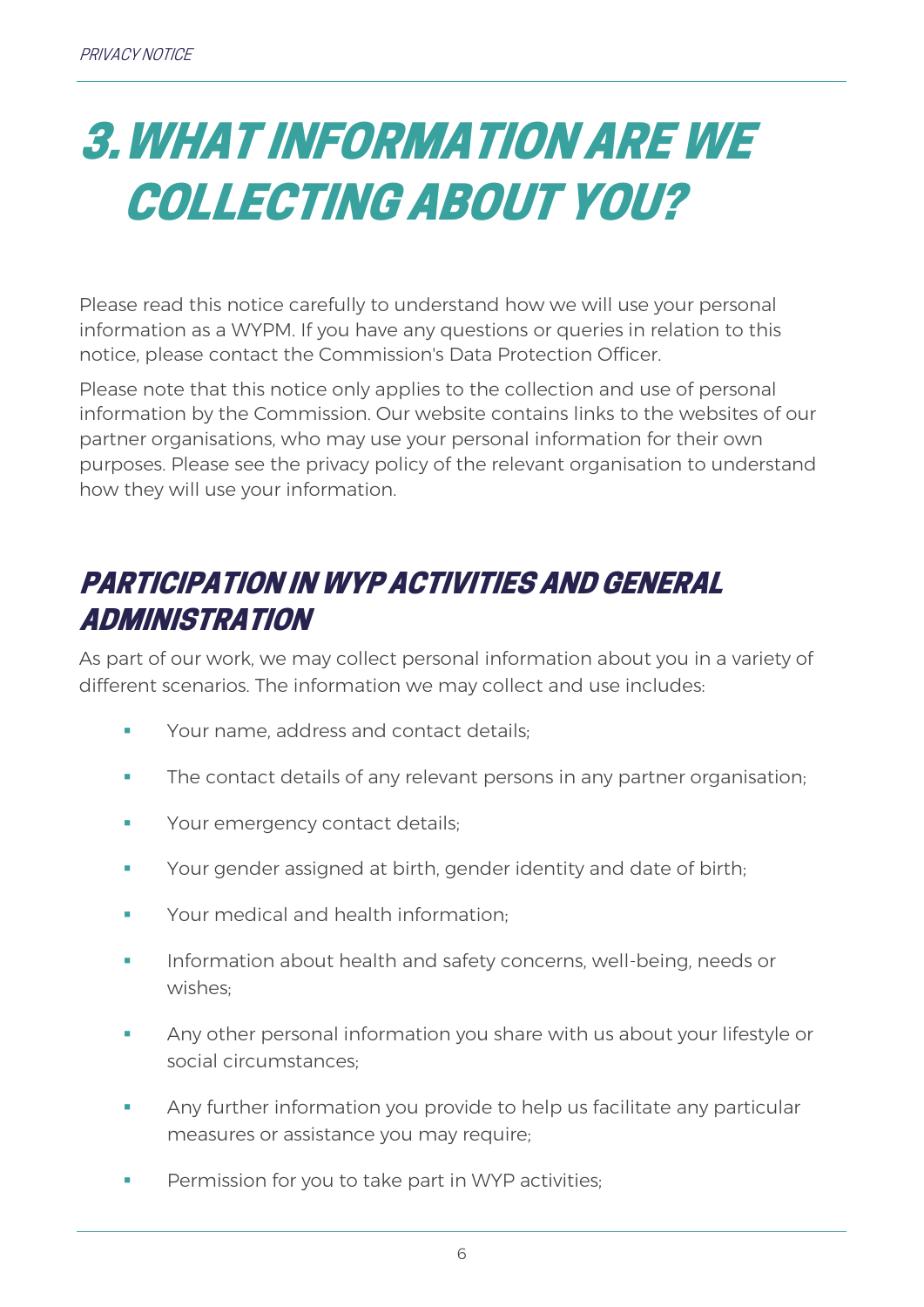- Your attendance at WYP activities that we organise;
- Records of any training we have provided to you;
- Records of any spot checks we have undertaken, such as those to ensure that the data protection policy is being followed;
- **Records of any accident you are involved in;**
- Your electronic communications with us, for example via e-mail and Microsoft Teams;
- Information about your use of our communications systems;
- **Your bank details, in the event of expenses claims being made;**
- Records of and information related to any complaint we receive about you or any complaint made by you and any action taken. Information relating to any grievance or disciplinary process will be retained for the duration of this WYP term, which is currently due to end in March 2024;
- **EXED:** Any relevant information relating to current or pending criminal convictions, cautions, or if you have been made subject to a similar order for a relevant offence.

This information will be retained on the Senedd's secure ICT servers, and will be stored until the end of this WYP term in March 2024.

We may request your permission to retain your name and contact details beyond this retention period so that we can contact you beyond your term as a WYPM. For example, we may wish to contact you to request your participation in activities associated with the WYP or the Senedd that would benefit from the attendance of former WYPMs. We will only retain this information beyond the original retention period if you provide your consent for us to do so.

#### **CCTV**

We operate CCTV across the Senedd Estate in order to: facilitate the safety and security of all building users including employees, contractors, visitors and members of the public; to protect and secure Senedd buildings: to prevent, detect and identify criminal activity or malpractice; for the apprehension and prosecution of offenders; and for investigations. CCTV is in operation within the Senedd's sites, car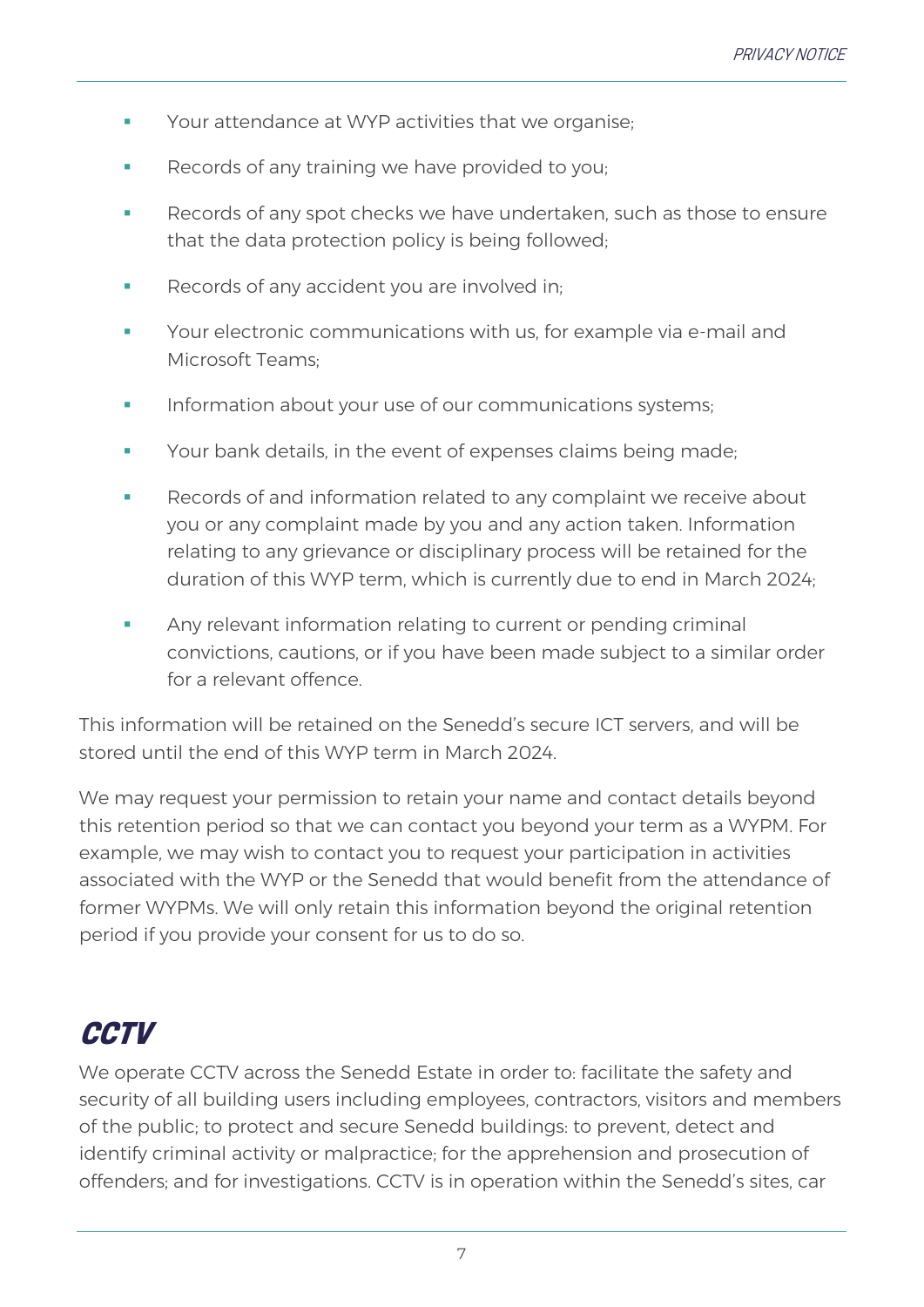parks and public areas (which include areas outside of the Senedd Estate). Images are routinely retained for a maximum of 31 days. Access to our SMS (security management system), including our CCTV, is robustly controlled with only appropriately trained, vetted and authorised staff granted access. Use of the CCTV system is governed by CCTV policy and user guidance.

#### PRIVATE ONLINE MEETINGS USING MICROSOFT TEAMS AND ZOOM

We may use third party software tools such as Microsoft Teams or Zoom to facilitate discussions with you and other WYPMs. We may be required to use your personal details in order to set up discussions using these tools.

At times we will use these software tools to hold private discussions with you, which will not appear in the public domain. In those instances online meetings will be administered by Commission staff. Only those invited by Commission staff will be able to contribute on these platforms. Those invited may include:

- WYPMs:
- Selected Commission staff supporting the WYP:
- **EXECT** Any relevant representatives from WYP Partner Organisations, or support workers to assist WYPMs in engaging via the platform;
- Members of the Senedd.

These responses will remain private throughout and we will monitor WYPMs use of the platform. We may record private meetings for the purpose of note taking and will make you aware if a recording is being made. These recordings may contain your personal information. If a recording is made, it will be stored on the Senedd's secure internal ICT network, we will not share it publicly, and the recording will be deleted 12 months after the session took place.

#### PUBLIC ONLINE MEETINGS USING MICROSOFT TEAMS AND ZOOM

At other times we may use third party software tools such as Microsoft Teams or Zoom to hold meetings involving you and others that get streamed live, and get recorded. In those instances, the event may be broadcast on our channels such as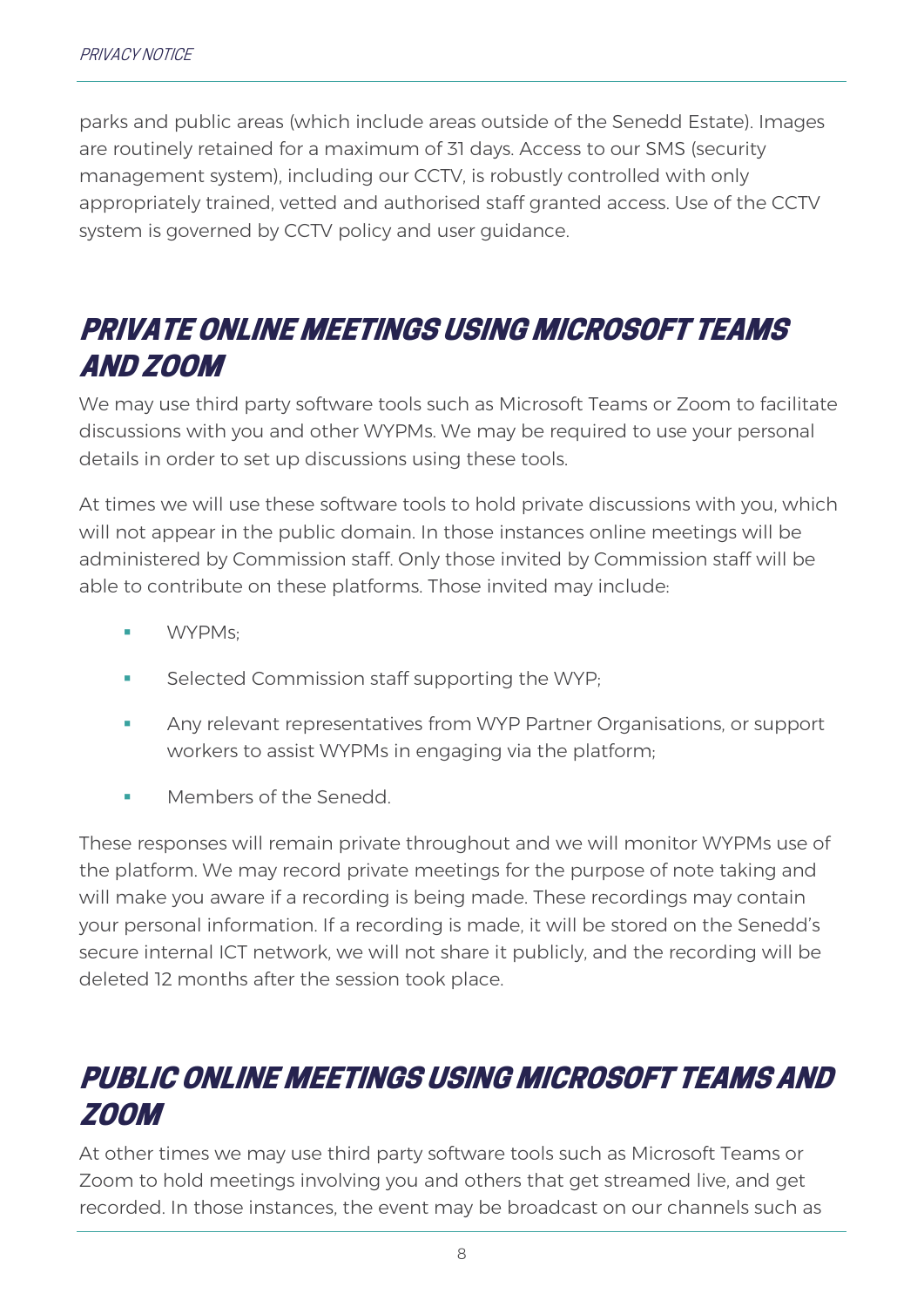YouTube, Senedd.TV, or other social media channels, which is where 'attendees' will watch the meeting, or the recording placed on those channels. You may be required to share personal details in order for Senedd officials to set up the meeting, and you may be required to set-up and/or use your own personal accounts on a third-party platform, such as Zoom. The content of online meetings which get streamed live or recorded for public consumption and will be retained indefinitely. Any content that we publish into the public domain will remain there indefinitely and may be used by third parties for their own purposes. The Senedd regularly reviews the digital content captured, and will not retain pictures and videos which are unlikely to be of any operational value going forward.

Zoom may store personal data in the United States, as well as other countries outside the EEA, Switzerland or the UK. Where this is the case, Zoom ensure that these transfers are governed by standard contractual clauses. To find out more about how Zoom will use your information, you can read their privacy statement [here.](https://explore.zoom.us/docs/en-us/privacy.html)

Microsoft's privacy statement is provided further down this notice.

### PHOTOS, FILMING, AND DIGITAL CONTENT

We will capture pictures and videos during WYP events, WYP meetings and other activity arranged by the Commission involving WYPMs, which forms part of our efforts in demonstrating the work that we do. Images and video footage may be used to promote the work of the WYP and/or the Senedd and to engage with the people of Wales.

The Commission may publish images and video content on the WYP website, the Senedd website, on social media channels, in print materials, and may be shared with Members of the Senedd, Commission staff, and third parties such as media outlets.

Some images and videos captured (particularly those of historic and ongoing business value) may be retained indefinitely and content that we publish into the public domain will remain there. The Commission regularly reviews the digital content captured, and will not retain pictures and videos which are unlikely to be of any operational value going forward.

Every meeting of all 60 WYPMs that takes place in the Senedd Chamber will be filmed as a formal record of these meetings. These recordings will be edited and published online via the WYP website, Senedd.tv and links from WYP and the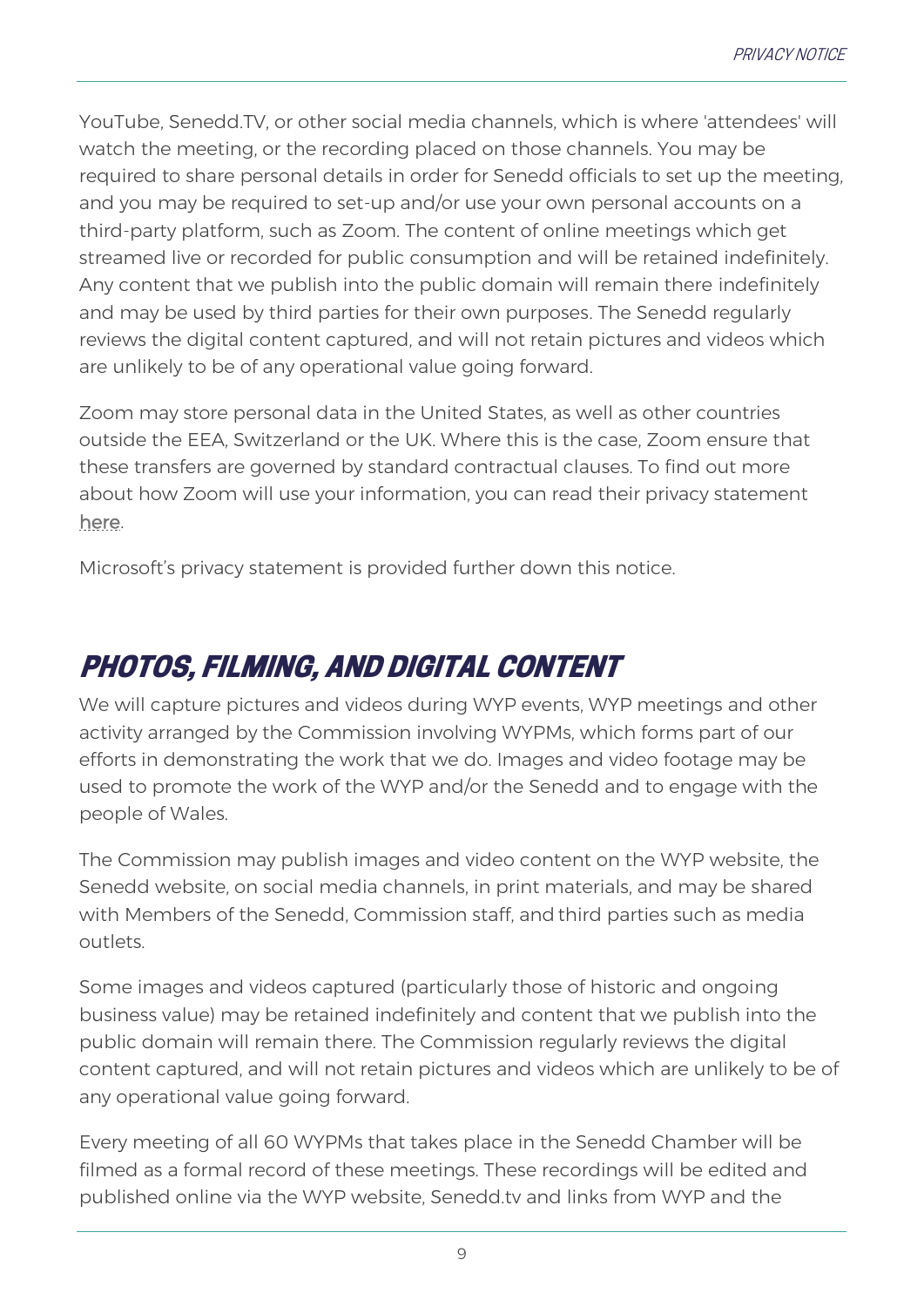Commission's social media channels within a month of the meeting. They will be kept indefinitely.

In capturing images and videos of you, we may record you talking about sensitive issues, such as your sexuality, your religious beliefs or your experience of health conditions, or take pictures of you which may include sensitive information (for example pictures taken of you holding banners or slogans showing your beliefs).

If you do not want to appear in any pictures or videos taken at a particular event or in the formal record of plenary meetings, or you want to ask a question about how your information will be used, please speak to a member of Commission staff before, or during the activity, or e-mail us at [hello@youthparliament.wales.](mailto:hello@youthparliament.wales)

#### COMPLETING OUR SURVEYS

When we use online surveys to get your feedback on our services, or your opinions on issues that the Welsh Youth Parliament or the Senedd is scrutinising, we use [Microsoft Forms.](https://forms.office.com/)

Responses will be seen by all Commission staff working on the relevant project. On some occasions, these responses will solely be used internally within the Commission, for example to help improve our services. But sometimes we will use your feedback to create a summary report by outlining the findings of the survey which is shared with staff, and at times with Members of the Senedd. The summary report may get published on our website, promoted across social media channels, and appear in relevant reports. This may include direct quotes from responses, in which case we will ensure this does not reveal the respondents identity. This information will remain public indefinitely.

Survey responses will be removed once any subsequent reporting process has been completed and, in any event, we will not retain any survey responses beyond the end of this WYP term (which is due to come to an end in March 2024).

Details on how Microsoft will use your information is available on their website.

Details about Microsoft's privacy: [https://privacy.microsoft.com/en](https://privacy.microsoft.com/en-gb/privacystatement)[gb/privacystatement.](https://privacy.microsoft.com/en-gb/privacystatement)

Surveys will usually be administered by the Commission but if we need to use a third party to operate a survey on our behalf, additional privacy information will be provided to you that explains how your information will be used for the purposes of that survey.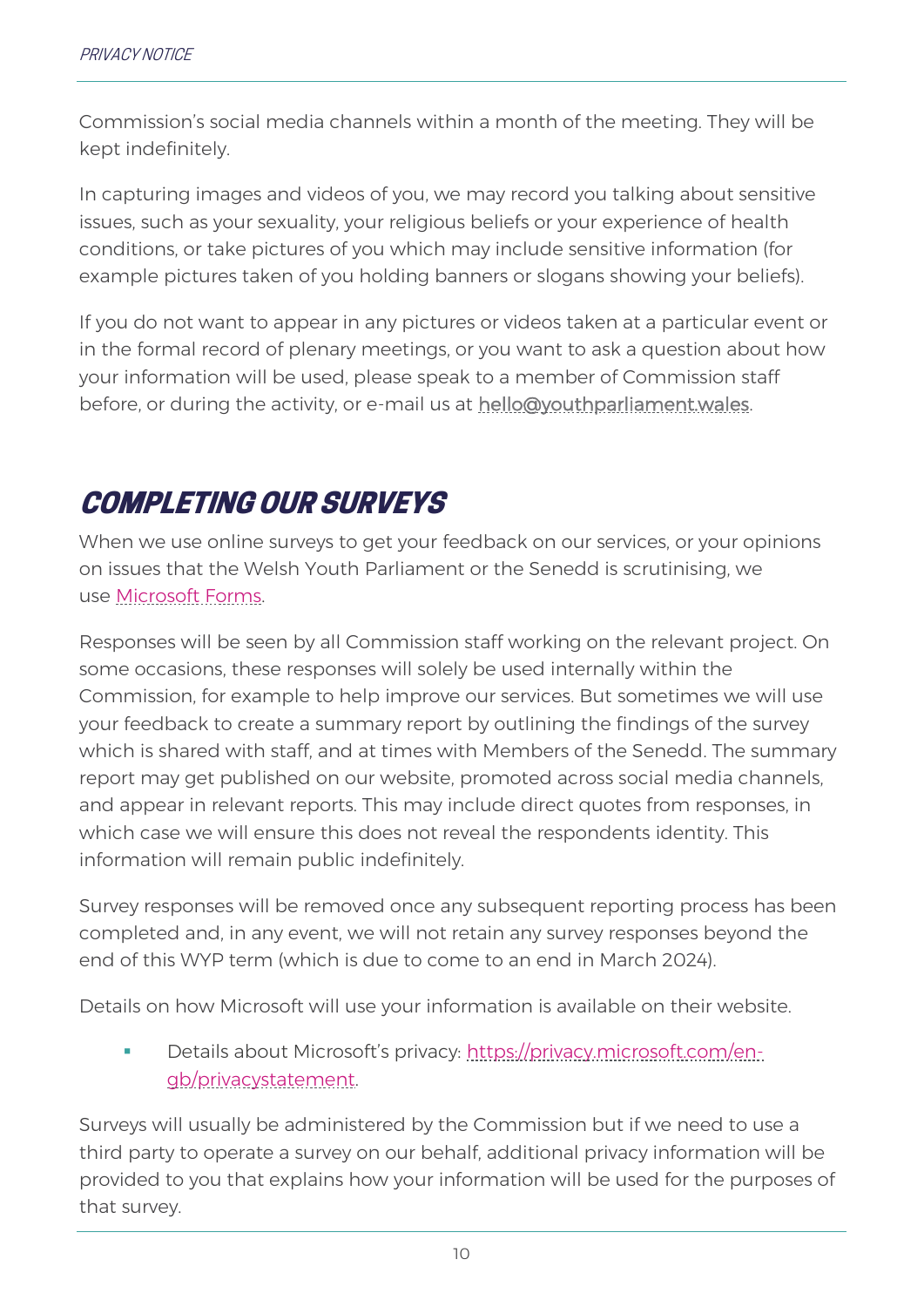### COMPLAINTS AND ISSUES WITH CONDUCT

Only relevant Commission staff and any third party involved in assisting with any complaints or investigations will have access to this information.

Our Conduct Concern and Complaints Policy sets out how the Commission deals with conduct concerns relating to, and complaints made against, WYPMs. Should you wish to make a complaint regarding a WYPM, you can contact the Senedd Commission by email at **[hello@youthparliament.wales](mailto:hello@youthparliament.wales)**, or over the phone at 0300 200 6565.

In order to progress the conduct concern or complaint, we will need to process some of your personal information. This will include your name, contact details, and any materials you provide that relates to the complaint itself. We will also process any written or electronic notes from meetings, and any other correspondence relating to the complaint and any communication detailing the outcome of any investigation (known as an "outcome report"). These have the potential to contain your personal data and will be retained dependent on the outcome of a relevant investigation, as detailed below.

If the conduct concern or complaint is dismissed, the outcome report (which, along with detailing the outcome of any investigation, will outline the details of the process undertaken and summarise key information) will be retained until the end of the following WYP election. All other material collected for the purpose of considering the conduct concern or complaint will be deleted after the investigation has been concluded and the outcome report issued.

Where the investigation determines that developmental actions and/or formal sanctions are required (such as a written warning or suspension), the outcome report will be retained until the end of the following WYP election (unless the WYPM complained of is re-elected, see below). All other material collected for the purpose of considering the conduct concern or complaint will be deleted at the end of the WYP Term during which the conduct concern or complaint was received.

Where a WYPM that has been subject to a conduct concern or complaint which results in developmental action and/or formal sanctions, and that individual is reelected as a WYPM following the subsequent WYP Election, the outcome report from the current WYP term will be kept until the end of the next WYP Term. As above, all other material collected for the purpose of considering the conduct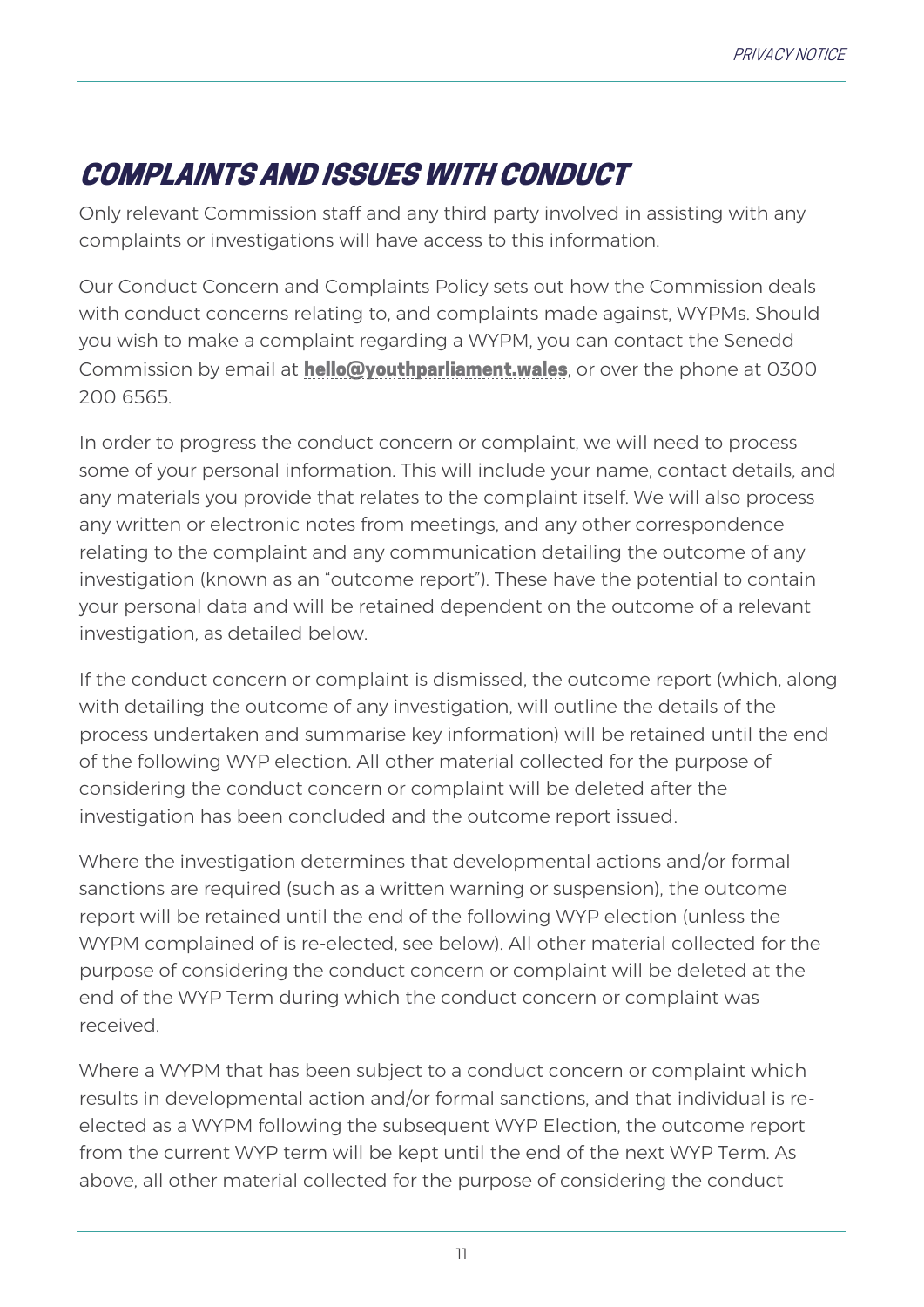concern or complaint will be deleted at the end of the WYP Term during which the conduct concern or complaint was received.

Where the investigation determines that the WYPM should be dismissed, the outcome report will be retained until the WYPM is of an age which means they are no longer eligible to stand at another WYP Election. All other material collected for the purpose of considering the conduct concern or complaint will be processed as follows:

- If the WYPM does not exercise their right of appeal, other material will be deleted following the expiry of the 14 day period within which the WYPM is able to exercise this right;
- If the WYPM does exercise their right of appeal and the dismissal is upheld, other material will be deleted following the conclusion of the appeals process;
- If the WYPM does exercise their right of appeal and the dismissal is overturned, whether by dismissing the conduct concern or complaint in its entirety or by substituting a lesser sanction, the retention or deletion of other material will be dependent on the outcome of the appeal. Please see above for the appropriate retention period.

Access to information relating to a conduct concern or complaint, including personal data, within the Commission will be restricted to those Commission staff necessary to progress the complaint. Depending on the nature of the conduct concern or complaint, this may involve the Commission's Human Resources Operations team or the Health, Safety and Safeguarding Manager.

Ordinarily, complaints will be treated confidentially unless it becomes necessary for us to share personal data with a third party (see below). Outcomes will not be put into the public domain by the Commission. Outcomes will be used internally within the Commission to consider any action that may be required following our investigation.

There may be occasions where it becomes necessary to share relevant information, including personal data, with third parties. This may include the police or child protection agencies, for example, particularly where we need to involve those third parties in order to assist us with any investigation carried out by us, or we are required to share information with them so that they can carry out their own investigation, for example in the case of a criminal investigation. We may sometimes be required by law to share certain information.

There may also be welfare, safeguarding or procedural reasons that mean we need to share personal data with a third party, for example where there is a danger to safety or a need to keep relevant parties informed during the process. Relevant parties may include partner organisations whom support a specific WYPM(s), as well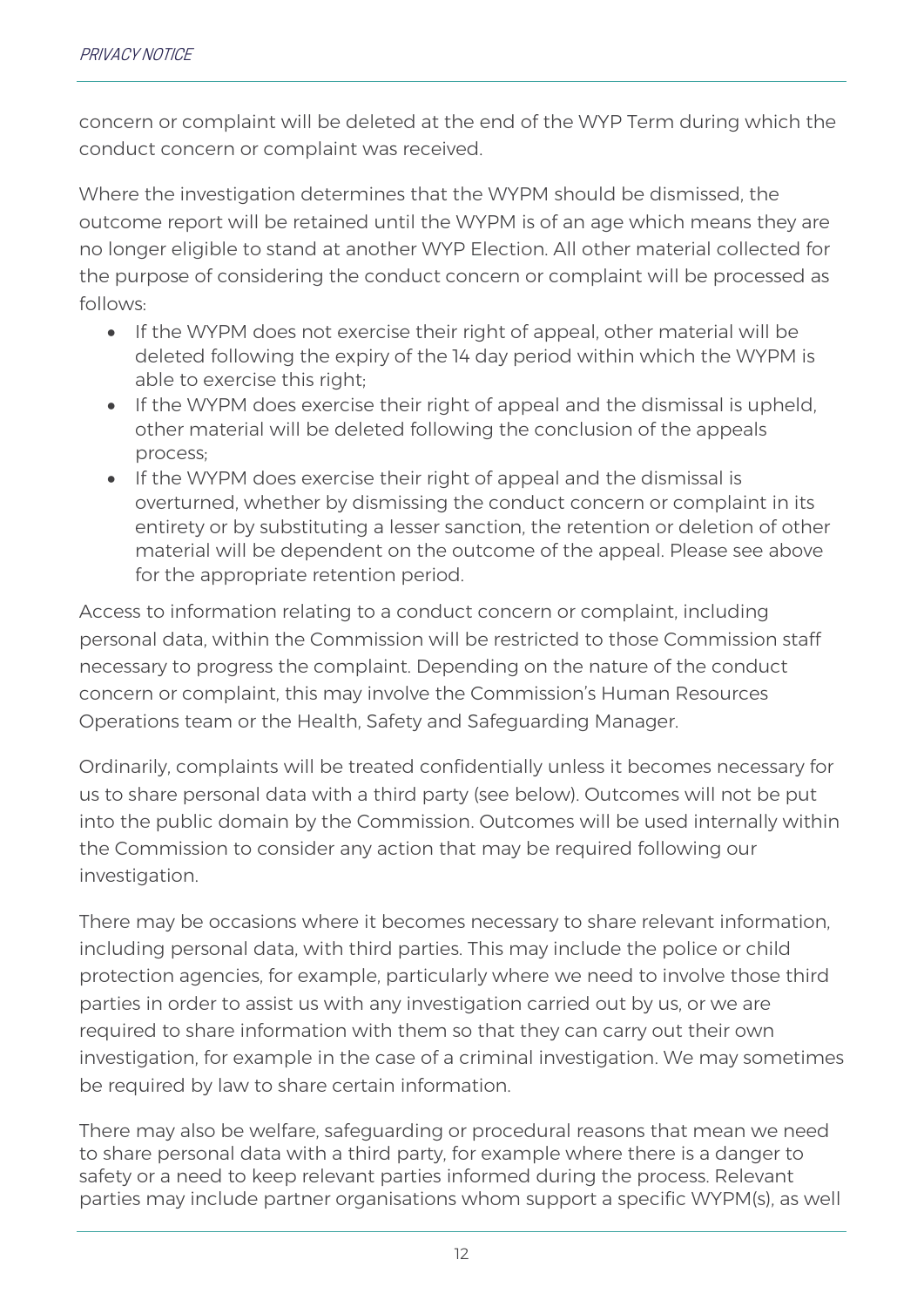as the relevant parent(s) / guardian(s) where a WYPM is under the age of 18 and any third party advocate support the WYPM through the process. We will only share personal information that is necessary and where we have a lawful basis for doing so.

#### REQUESTS FROM THIRD PARTIES

From time to time we get requests from third parties such as media organisations, interest groups, charities and so forth to contact WYPMs. We will not share your details with any third parties unless you have given your permission for us to do so. In those instances, we will contact you, provide you with information about the nature of the third parties request, and ask if you are happy for us to share your contact details with them.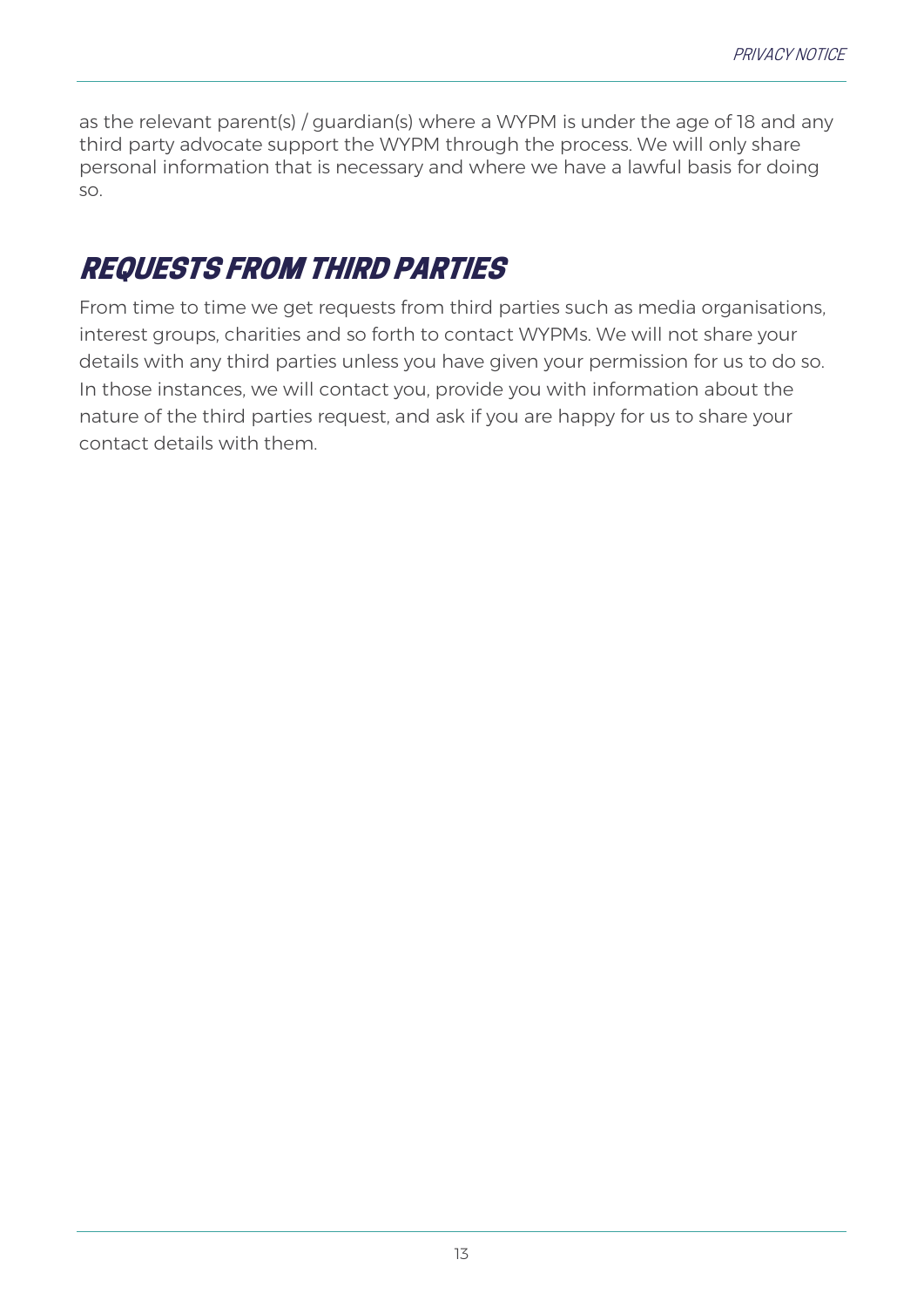### <span id="page-13-0"></span>4.WILL THE INFORMATION BE SHARED WITH ANY THIRD PARTIES, OR PUBLICISED?

We take the security of personal information very seriously and have put in place measures to ensure that your information is kept secure.

As set out in this notice, we may share your information with others, including:

- Other WYPMs:
- Members of the Senedd:
- External partner organisations (such as Urdd, Youth Cymru, Barnardo's full list of partner organisations available here [https://www.youthparliament.wales/partner\)](https://www.youthparliament.wales/partner);
- External organisations or agencies where that is necessary to in order to support you;
- Our own professional advisers, auditors and insurers.
- We may also need to share your personal information with other people for legal reasons, such as courts and law enforcement agencies.

As outlined above, we may publicise some of your personal information on the WYP website, the Senedd website, on social media channels and in print materials. This could include personal information contained in recordings or live broadcasts of public meetings, and the publication of other images and footage.

The Commission is subject to access to information legislation. If we receive a request under this legislation, we may need to disclose some or all of your personal information. This may include information which has previously been removed by the Commission for publication purposes. We will only do this if we are required to do so by law.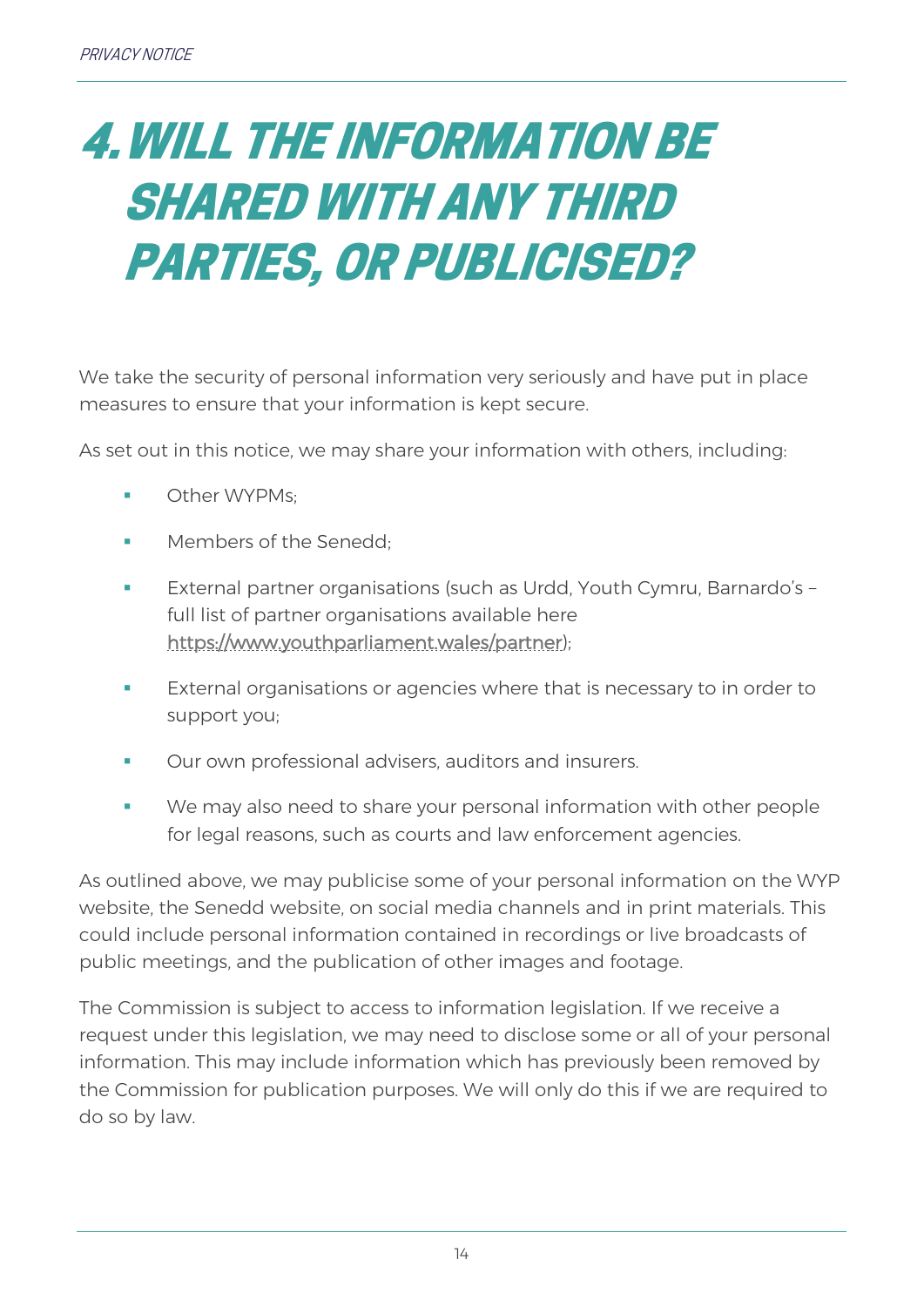## <span id="page-14-0"></span>5.WHERE WILL THIS INFOMRATION BE STORED?

The information will be stored securely on our ICT systems which includes third party cloud services provided by Microsoft. Any transfer of data by Microsoft outside of the EEA is covered by contractual clauses under which Microsoft ensure that personal data is treated in line with domestic legislation. To find out more about how Microsoft will use your information, you can read their privacy statement [here.](https://www.microsoft.com/en-gb/trust-center/privacy?SilentAuth=1)

Our service providers may store your personal information outside of the UK or outside of the European Economic Area (which means countries in the European Union as well as Iceland, Norway and Liechtenstein). For each provider that we appoint, we have put in place measures to ensure that your personal information is treated securely if it is transferred outside of the European Economic Area. We will assess any third party applications that we use to ensure that they meet these requirements.

In order to engage with members of the public, we will also make use of social media platforms and other communications services, some of which are based outside of the European Economic Area. If you share personal information with us, we may use these services to store or use your personal information.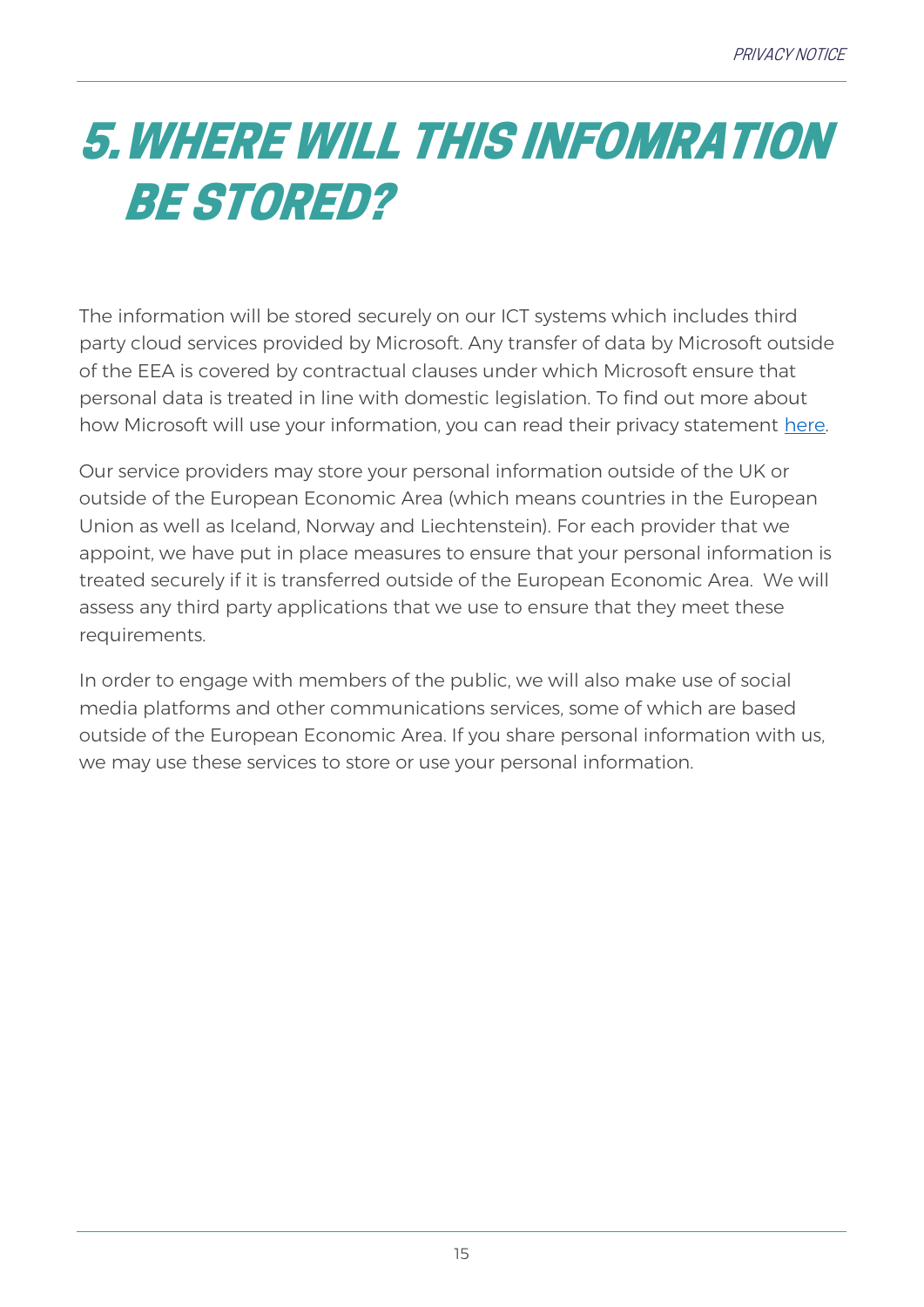### <span id="page-15-0"></span>6.OUR LEGAL BASIS FOR USING YOUR INFORMATION

Data protection law sets out various legal bases which allow us to collect, hold and use your personal information. We rely on the following legal bases when processing your personal data:

- Where we use your personal information to carry out our public functions. This is part of the Commission's function to support and promote democratic engagement in Wales. We will need to collect and use personal information in order to carry out this function. An example of this is when we collect and use your personal information to ensure that we can carry out the administration necessary to facilitate your role as a WYPM;
- We will sometimes collect and use your personal information based on your consent. We will always tell you where this is the case and ask you to agree before we collect your information. An example of this is where we rely on your consent to pass on your contact detail to third party media organisations;
- **Where we are under a legal obligation which requires us to process your** personal information. An example of this is where we need to collect information about you when you attend an event, in order to ensure your safety;
- Where we consider there is a compelling legitimate interest (which sits outside of our usual functions) which requires us to process your personal information. An example of this is where we collect information from you and share it with others in order to promote your well-being or safety;
- Where we consider the processing is in your vital interests, for example, in the case of a medical emergency.

Data protection law recognises certain "special categories" of personal information. These are defined as information revealing an individual's racial or ethnic origin, political opinions, religious or philosophical beliefs, trade union membership, genetic information, biometric information for uniquely identifying a person,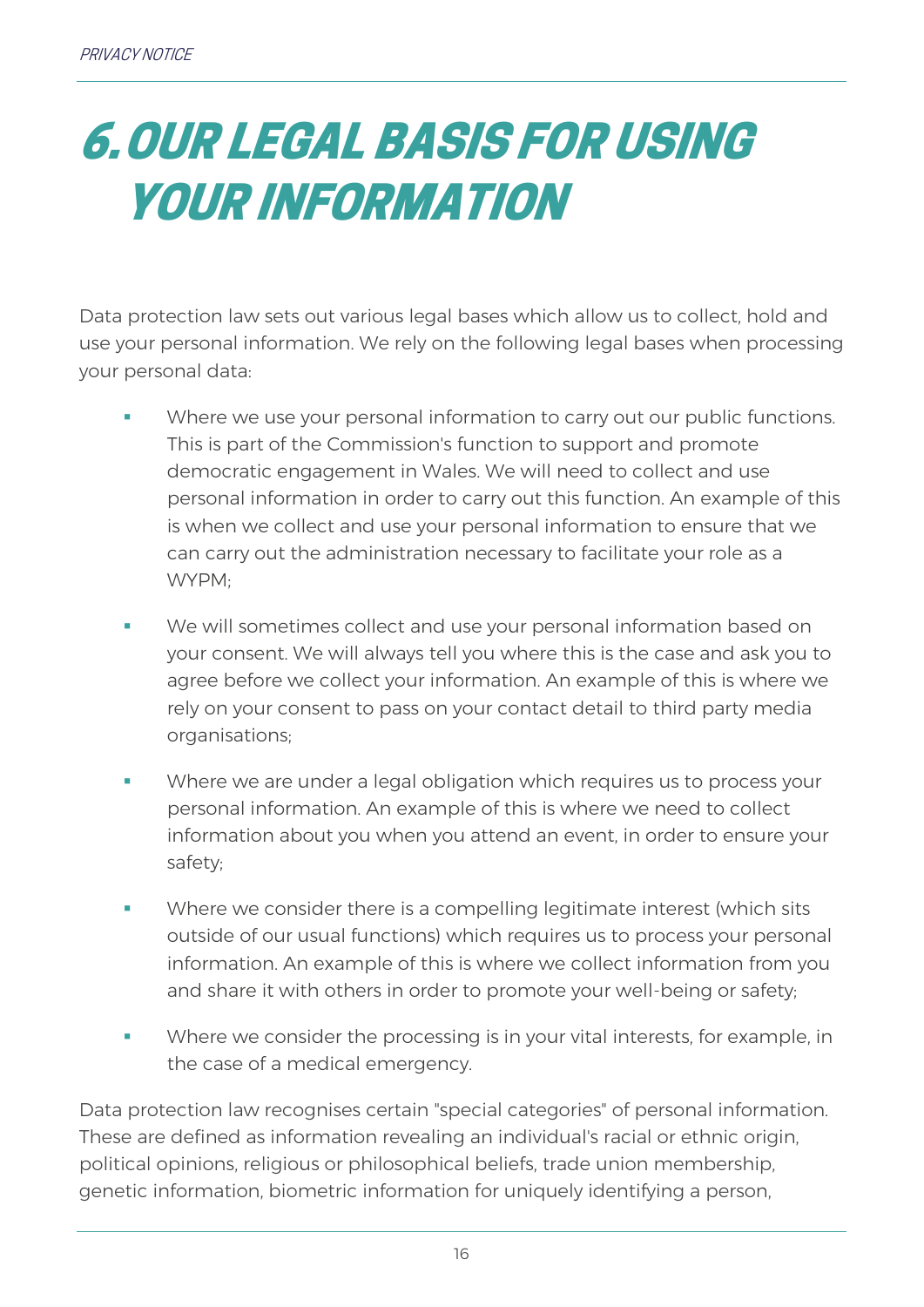information concerning health, and information concerning an individual's sex life or sexual orientation.

These special categories are considered particularly sensitive. We will only collect and use these categories of information where we consider it is necessary and in the substantial public interest to do so; where you have given us your explicit consent to do so; where you have made that information public; or where processing is necessary in order to protect your vital interests and you are incapable of giving consent. An example of using this kind of information is where we have collected information about any disability you may have, in order for us to help you access WYP events or activities.

We may, in some instances, also need to process personal information relating to criminal convictions and offences. Where that is the case, we will that process that information on the basis that it is necessary for reasons of substantial public interest, read in conjunction with paragraph 6 of Schedule 1 to the Data Protection Act 2018.